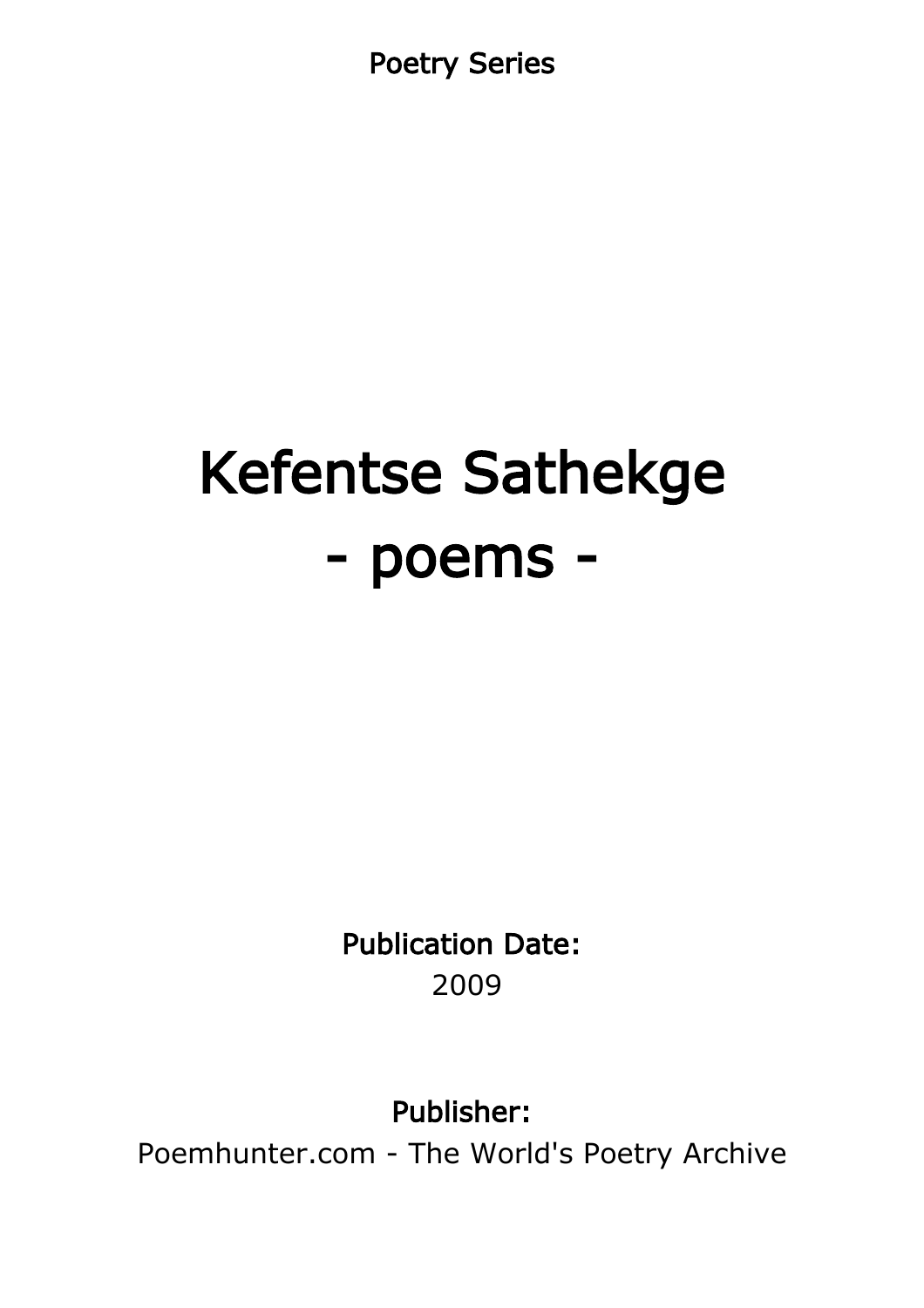# Kefentse Sathekge(1980/01/16 - infinity)

South african, born in the apartheid(racial segregation) era. Discovered poetry in my last years of high poetry changes with time & so do my skills & my choice of words. my mission is to write poems everyone can read & enjoy, but i do not compromise on quality and style. i take great pride on the quality of my work.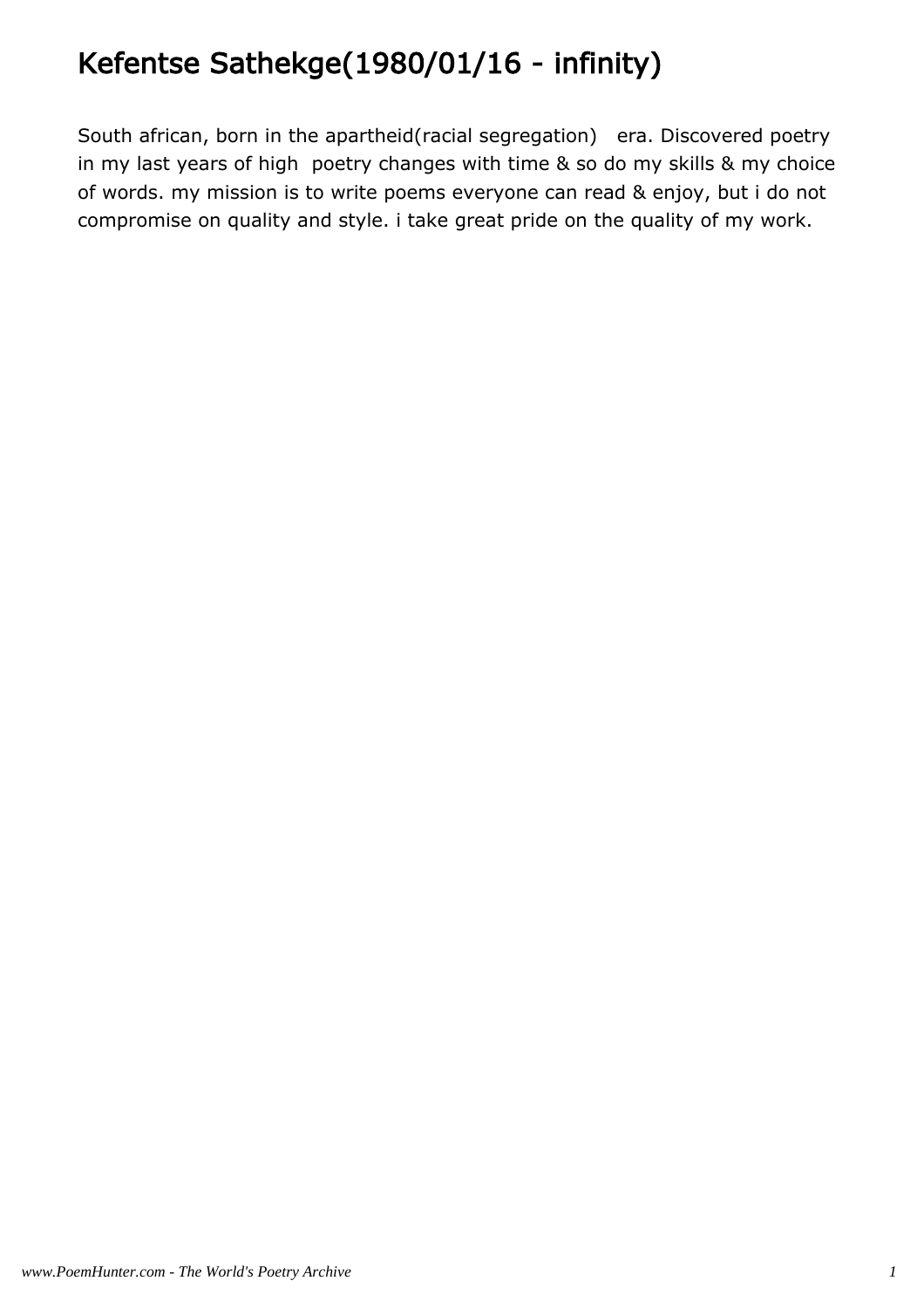# 12 Months Of No Kisses

I used to smile inside, alone When I think of chilies and omelets

Do you still remember? I do,

Kissing you was like rehabilitation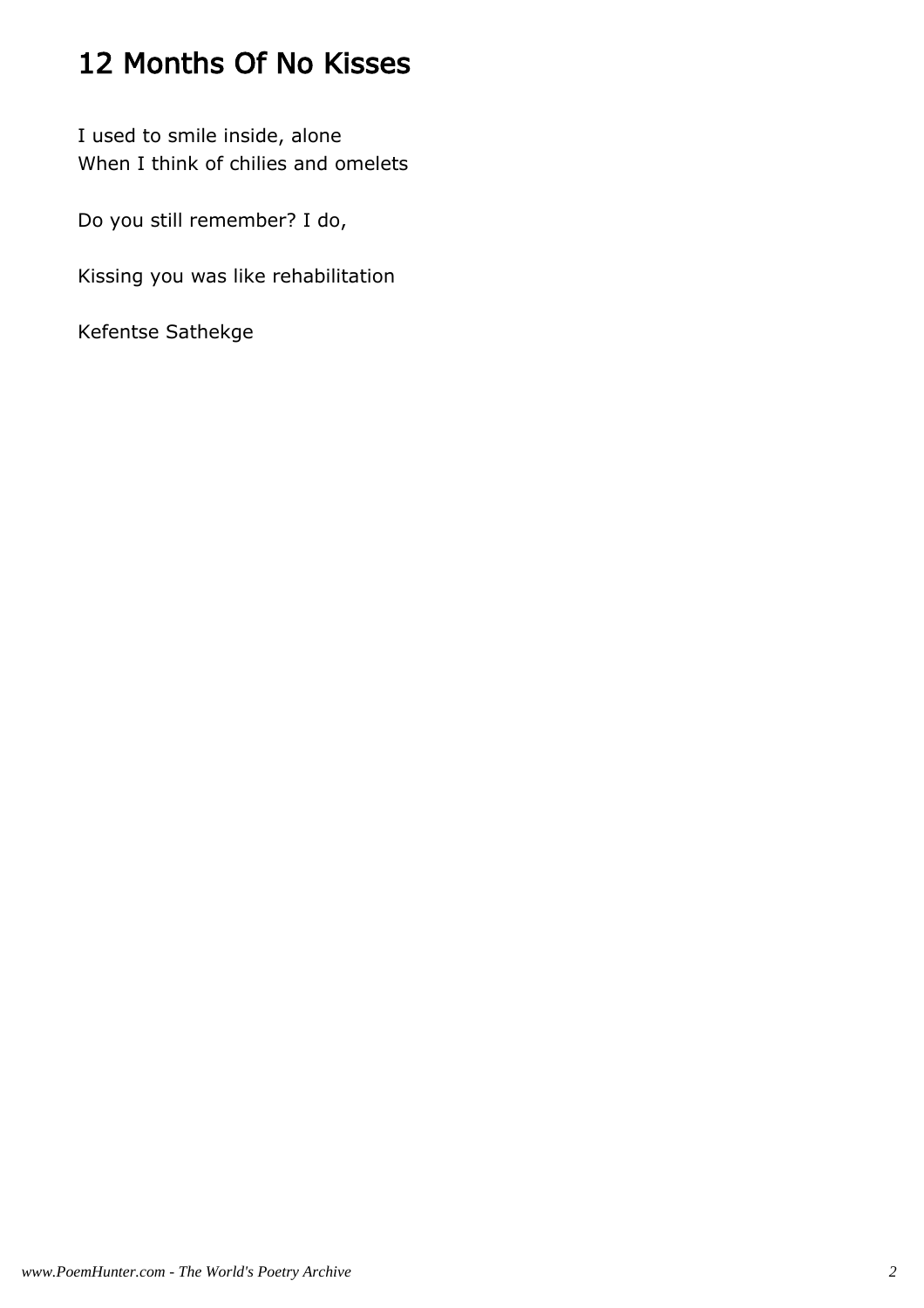# Black Coffee

It is like hot brewed coffee with no milk. It slithers in between, its warmth ensnares. Once in you, there is no word to define it. You try to talk, only gust of air breezes out. You start to quake, And there is only one thing in this world that Can make you feel this way.... But I guess you will never get to taste it, As it is never the same with a creamer.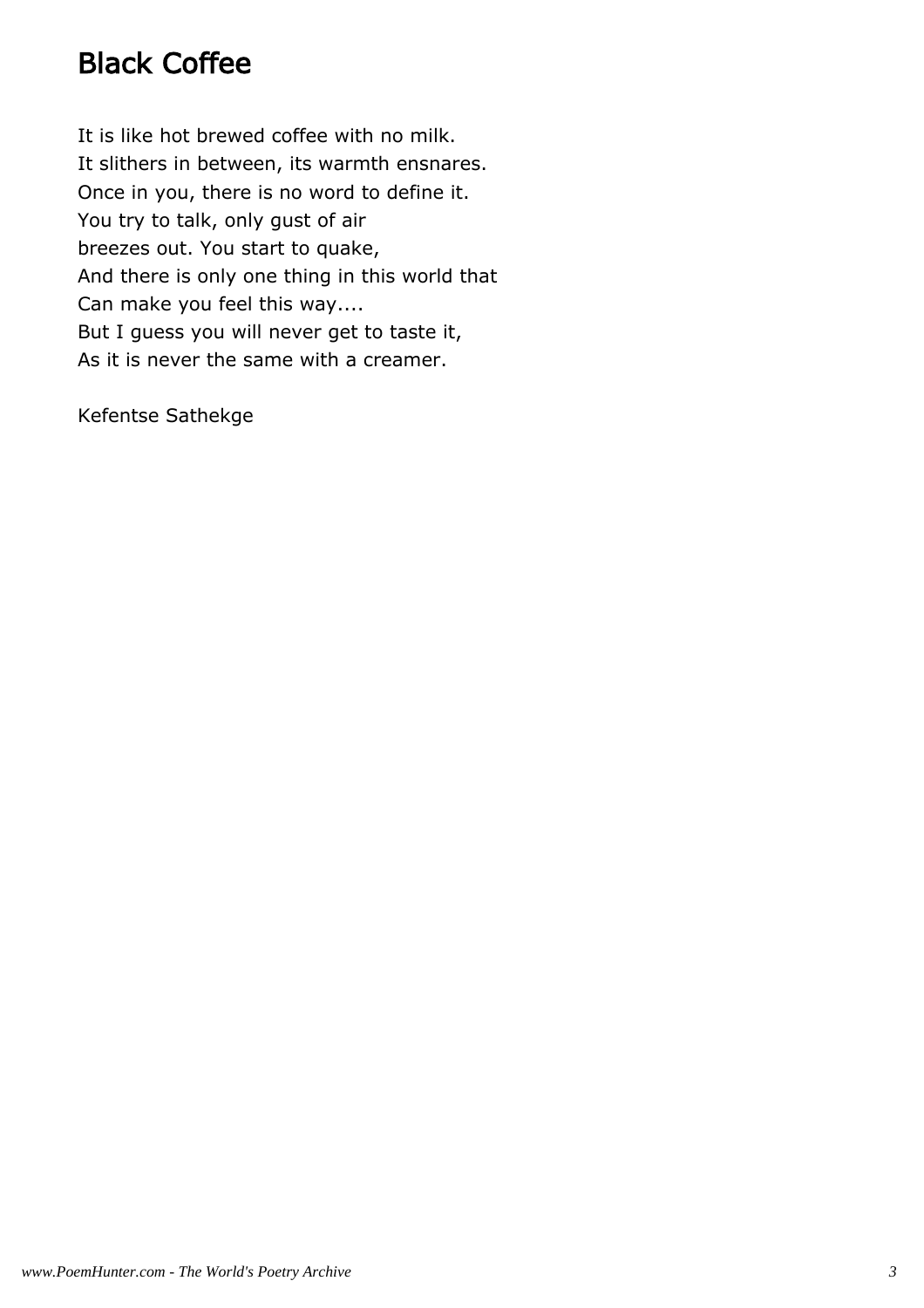### Consider My Erect Pride

Consider my erect pride, and cast it down. Let me open up and crumble like Jericho walls. And my self to give as sacrifice

Consider my lips how they exalt and how they lust. Cast out the flesh in them. Consider my hands, how They stretch in intimate spirit And how they rush with my lustful Desires. Hard and erect.

Cast me down. Let me find favour With you. I desire to be erect in spirit And cast down in flesh.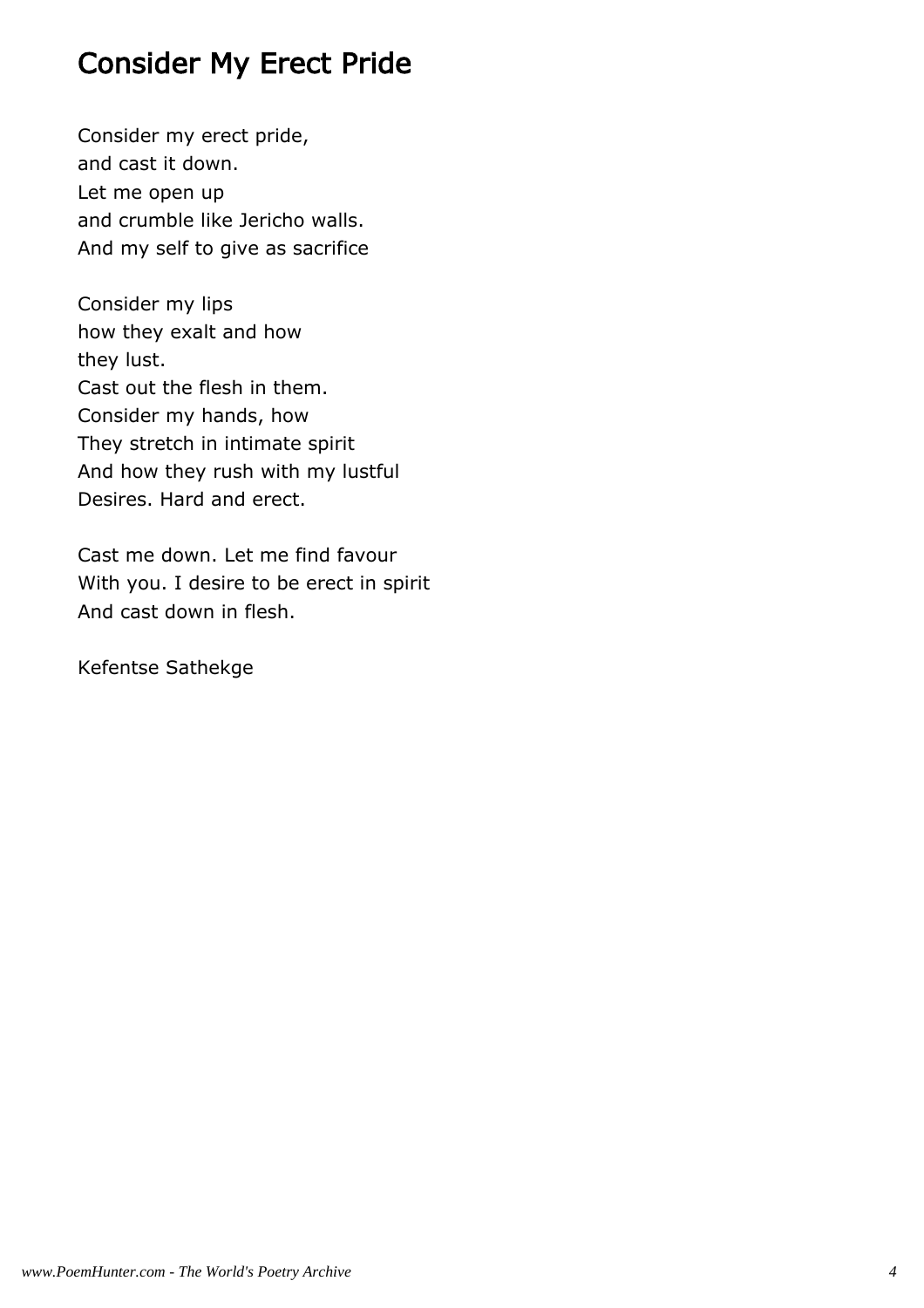## Death Of A Smile

You are a smile that draws to a close Like stage curtains after a play That shot of air necessary To sustain life for a little while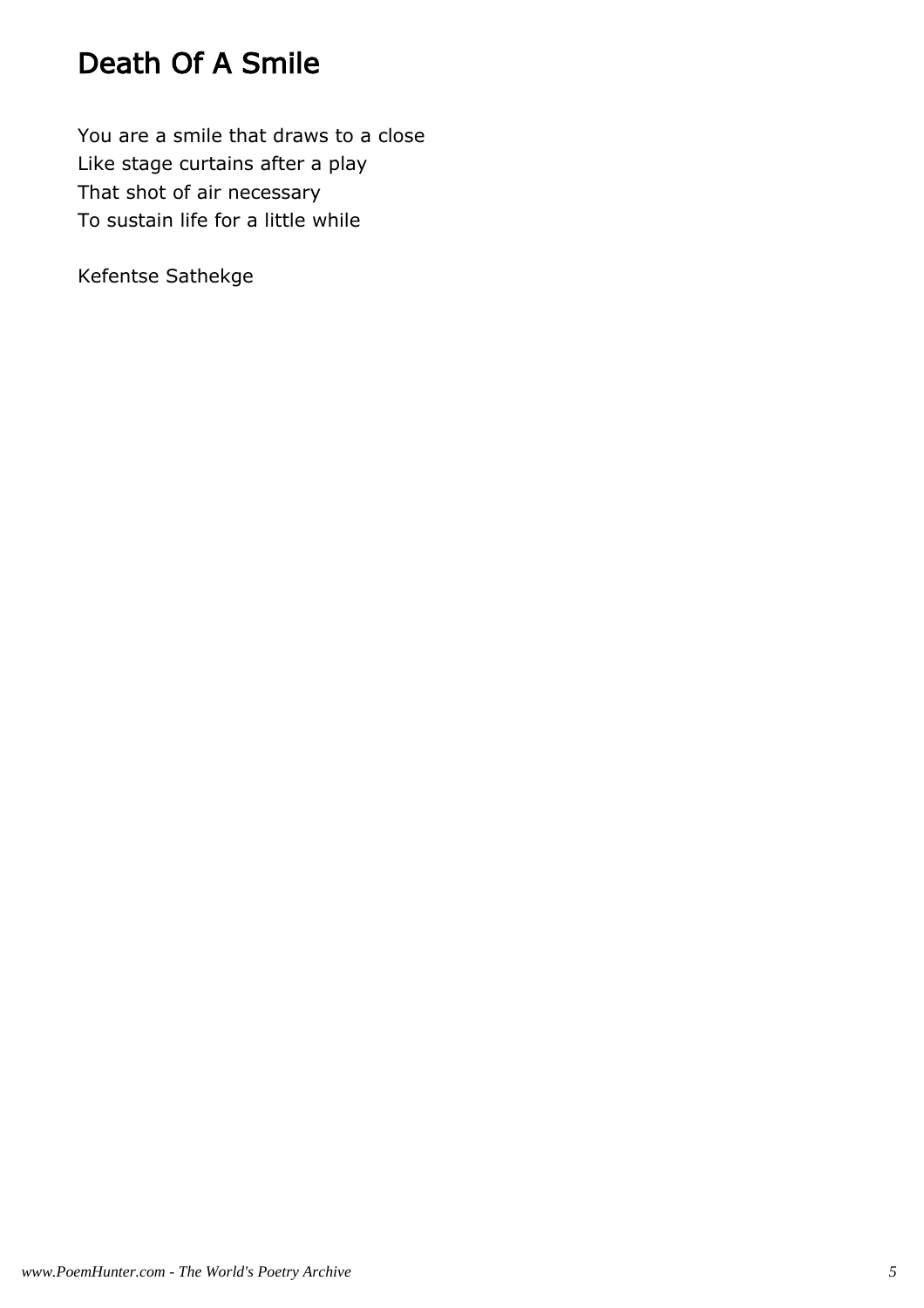## Every Man, Thief And Common

Tramped down, part of Pathway now. Fences are down. Soldiers come in as they please. The fruit gardens Now a dry wasteland. Her garden lies in ruins, Unguarded. The gate is like an open mouth That everyman uses. Fences are down, every thief and common man indulges. Once a guarded fruit garden Now eaten by everyman, thief and common. Her fences are down.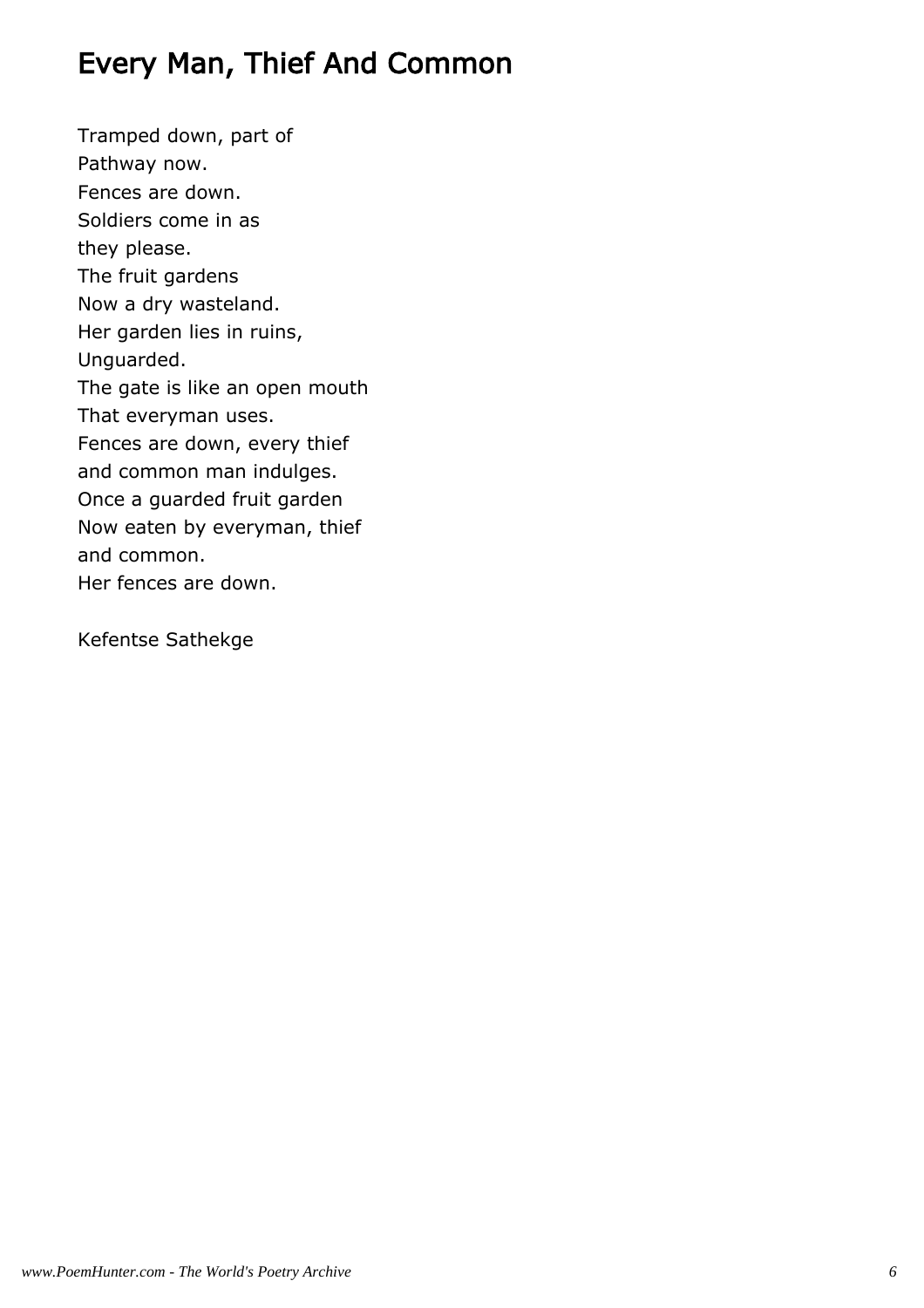#### Garment Of All Occasion

I cannot wear my pyjamas to work Nor swim in my shirt and tie. But there is a cloth for all occasion I want to put it on To work and sleep

I swear I would not dream Of running a race in my Jacket and trousers I would sweat like it were raining And my toes, in pain, they would swell

But you tell me of a cloth I could wear A garment restoring my shame Put him on like a clothing A garment that does not go out of season Covering my state of undress

I can wear you to sleep To work and to my friends and to the one I proclaim my enduring love to.

When I cycle I wear sweat proof tights and pants The cool air goes through me like I am naked. But yet I cannot wear cycle pants To go see my in-laws

But there is a garment for all occasion. Wherever you go, whatever you do, Put on Jesus.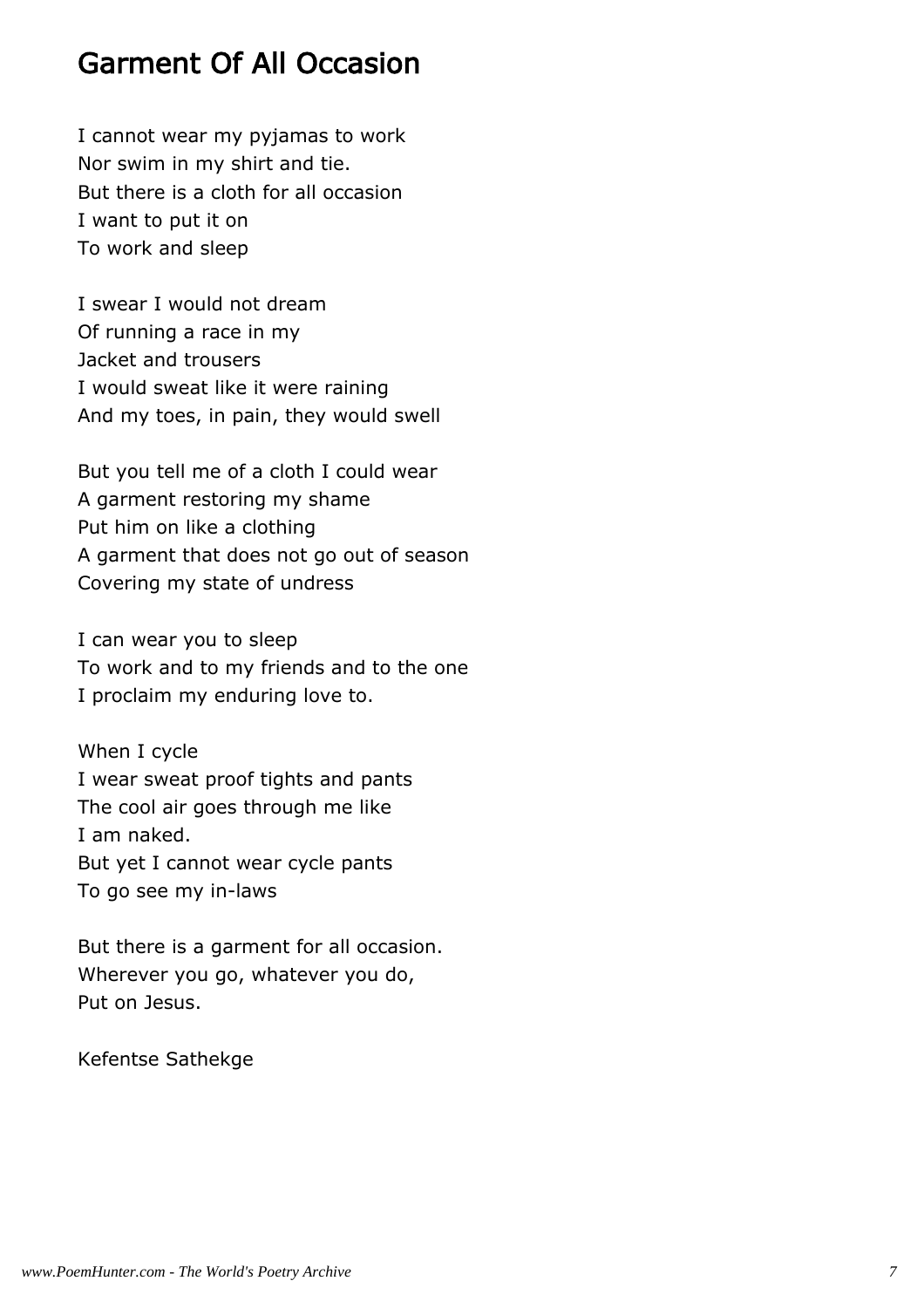# I Do Not Know The Start. I Do Not Know How Far It Stretches…

(to the one I truly love & I grow to love daily)

That is how I feel about you. You cannot question my love. If you do… I do not know the start. I do not know how far it stretches… So please… Just know that I love you.

I have grown to love you. Your every being. From your smile to the tears I have never seen in your eyes. From your desires to your dreams, I love you. That is how I feel about you. You cannot question my love. But if you do… I do not know the start. I do not know how far it stretches… So please… just know that I love you.

From your deadly sensual kisses To the feel of my fingers in your hair To your steamy breath on my skin. I love you. But besides all these… I want to Live to see my wrinkled fingers

Running through your grey hair.

And still…I will still love you. Like the day I first saw you When your beauty was on stage And I was the only one at that contest Who saw a vision of us together. I do not know how far my love stretches… I do not know where it started.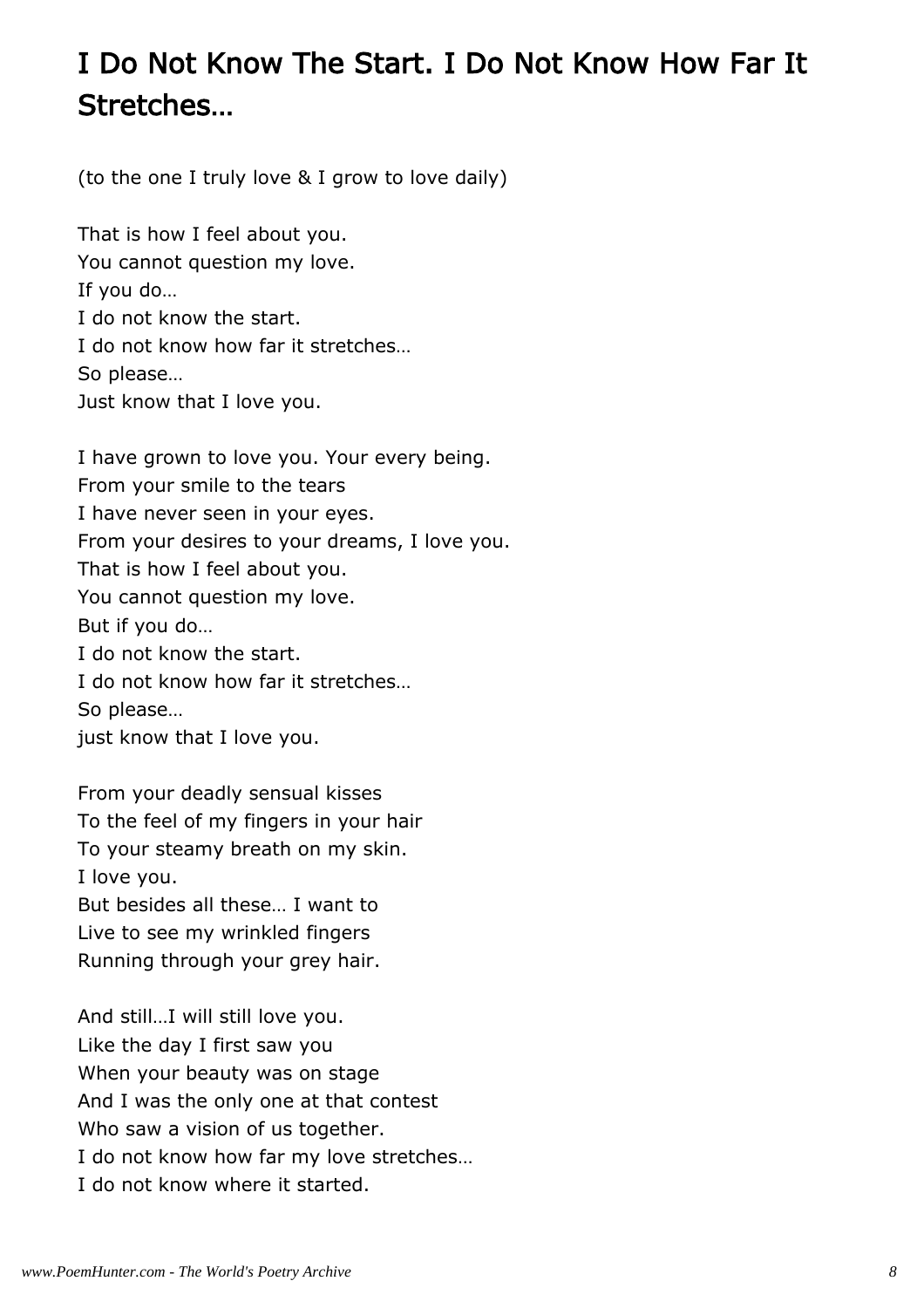So please… I am out of words.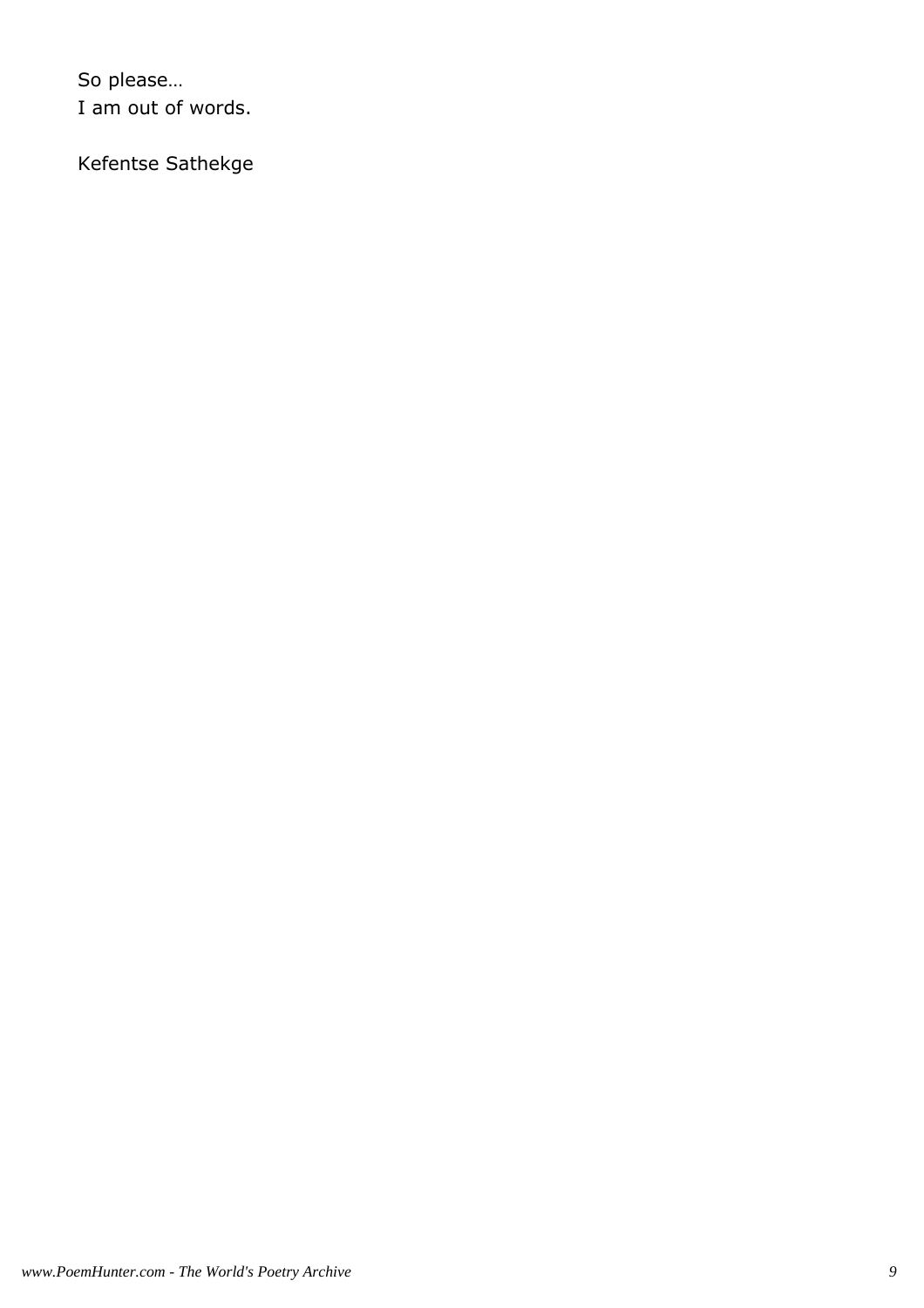# I Hold No Desires.

A month has gone. All but memories seem to fade. She would hold me. Her affirming presence has left me. I feel naked alone.

Yes. I know I will love again. The further you disappear into his affirming presence, The more my heart grows Fond of you

I will love again. I know. But I hold no desires.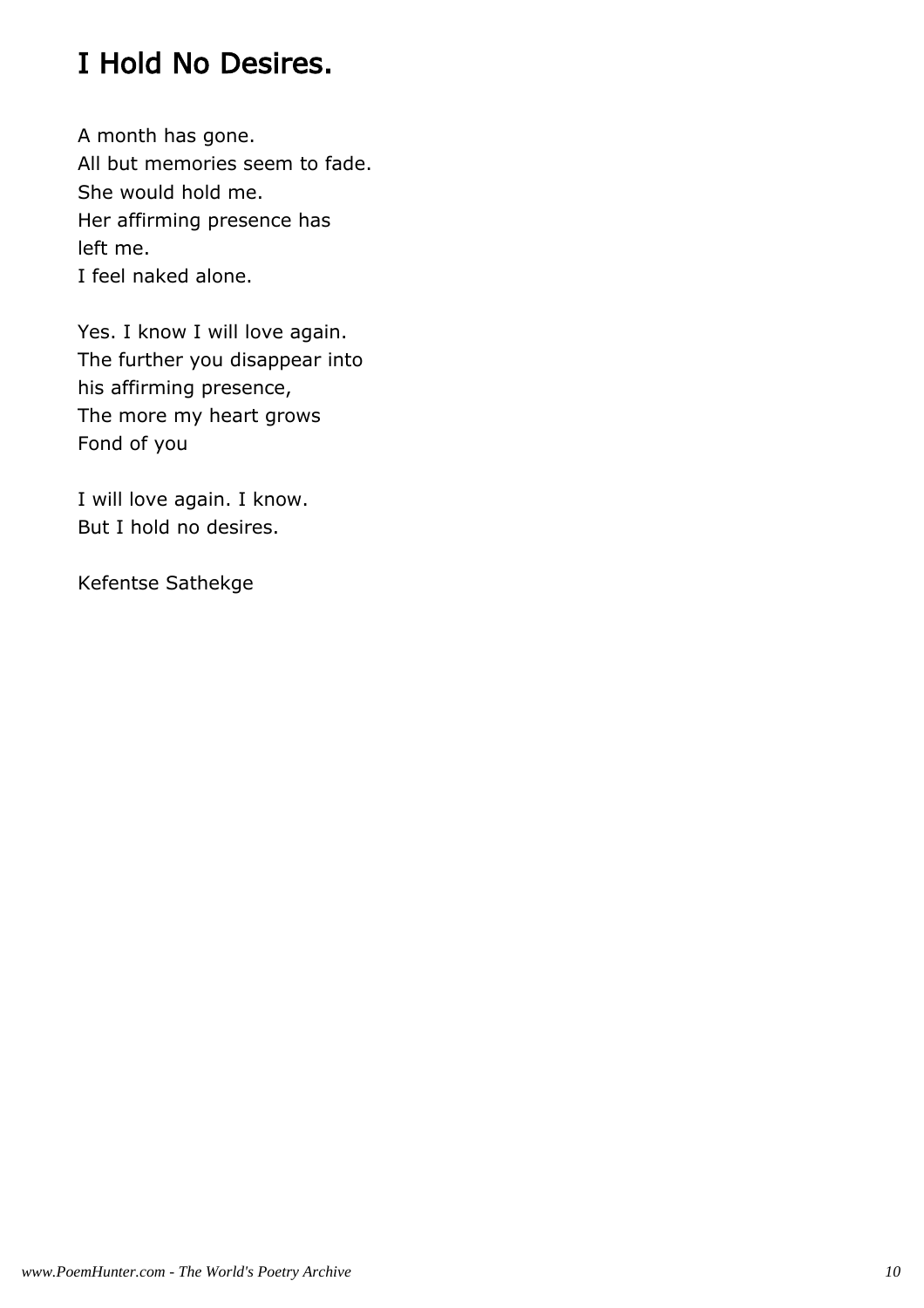# I Silently Seek

You are everywhere yet I seek. I silently bow. Eyelids softly shut, Seeking your presence. I fall daily, and I rise seeking your face. You are everywhere yet I seek. I silently bow, eyelids shut Softly. I fall daily. My sins, I fail to comprehend.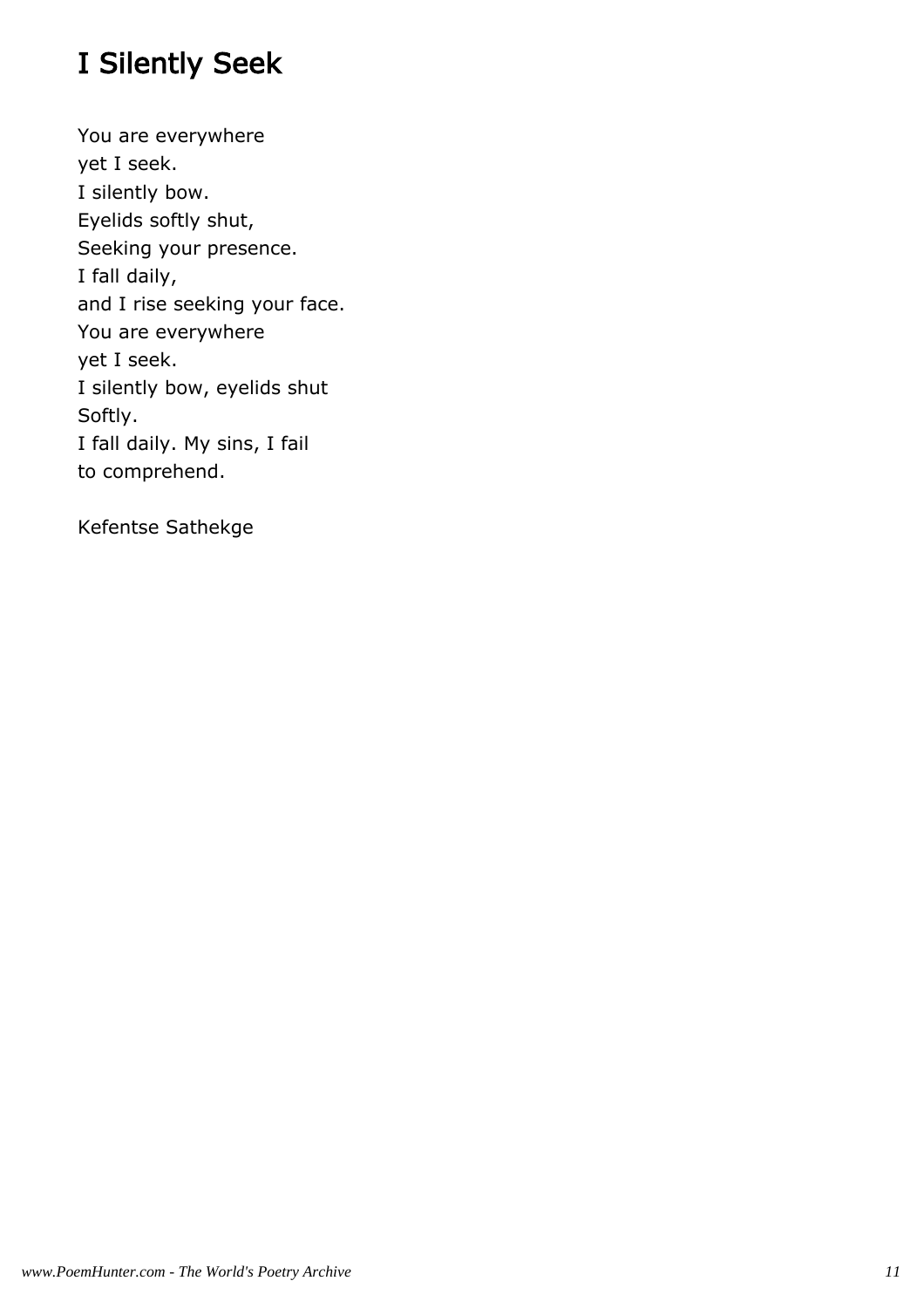# Is It Not That I...

should not look upon you with a lustful eye? Forbidden kisses that fills your womb Impregnated abruptly by my lips

I should retrieve my kiss and let Your womb collapse. Kill the joy that I created Let the Ishmael we conceived be buried For we are what God scorns Should I then die and let my lips be like prunes?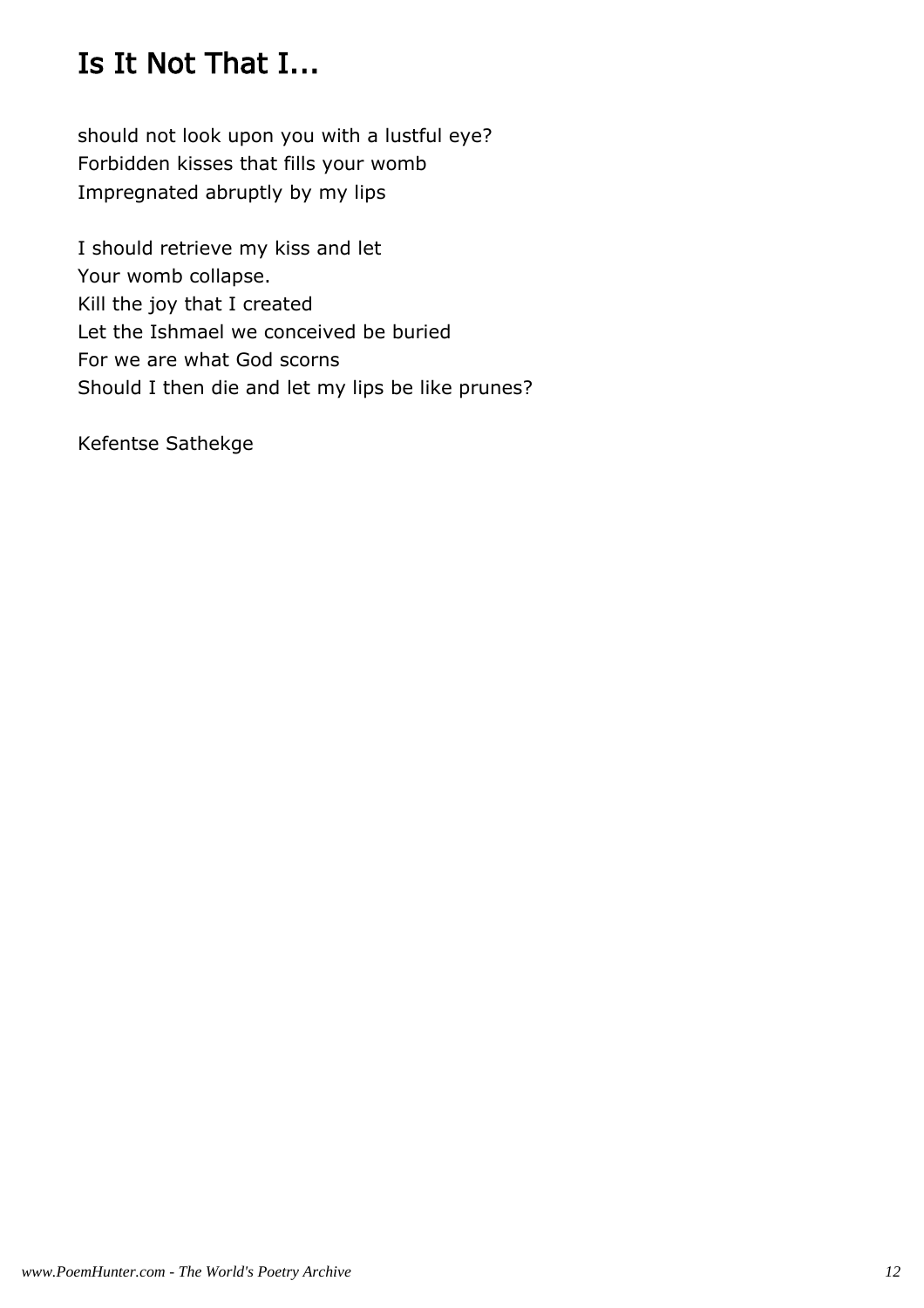#### Just As Leaves

Just as leaves are intimately attached to the little stalks on branches As much as they are also dependant to the body… The main stem gives life to the whole It sources life from the roots As much as it rains & the soil is well fed As certain as God loved you from start This is my love.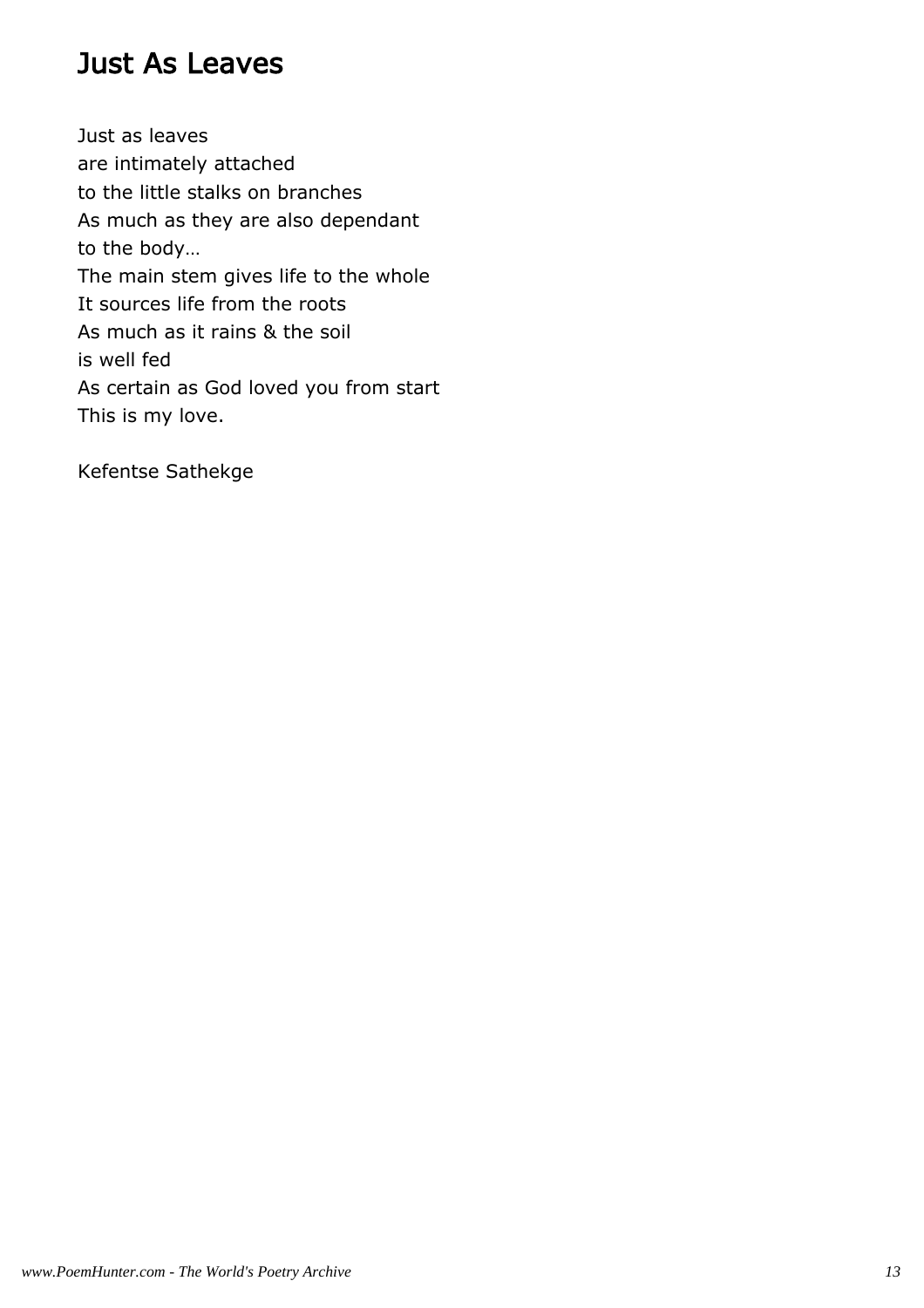#### Mint Sprout

i love you in the morning. when you smell like scented rain, your lips like mint sprouts. when my arms are around your neck, i rest my spirit on your shoulders, my burdens seem light & i'm at home.

when your eyes are fixed on me..., like guided missiles on its prey, and that neatly ordered beauty mark, that sleeps in your eye like a tear that will never be...

when your eyes are on me, i feel loved like that chilli omlé\* on you lips, the gesture of your smile when im in your company. i love you like those dried sweet potatoes, the way you melt when your mouth

admits defeat to the temptation.

im no perfect but your love keeps no records of wrong.

\*omlette - omlé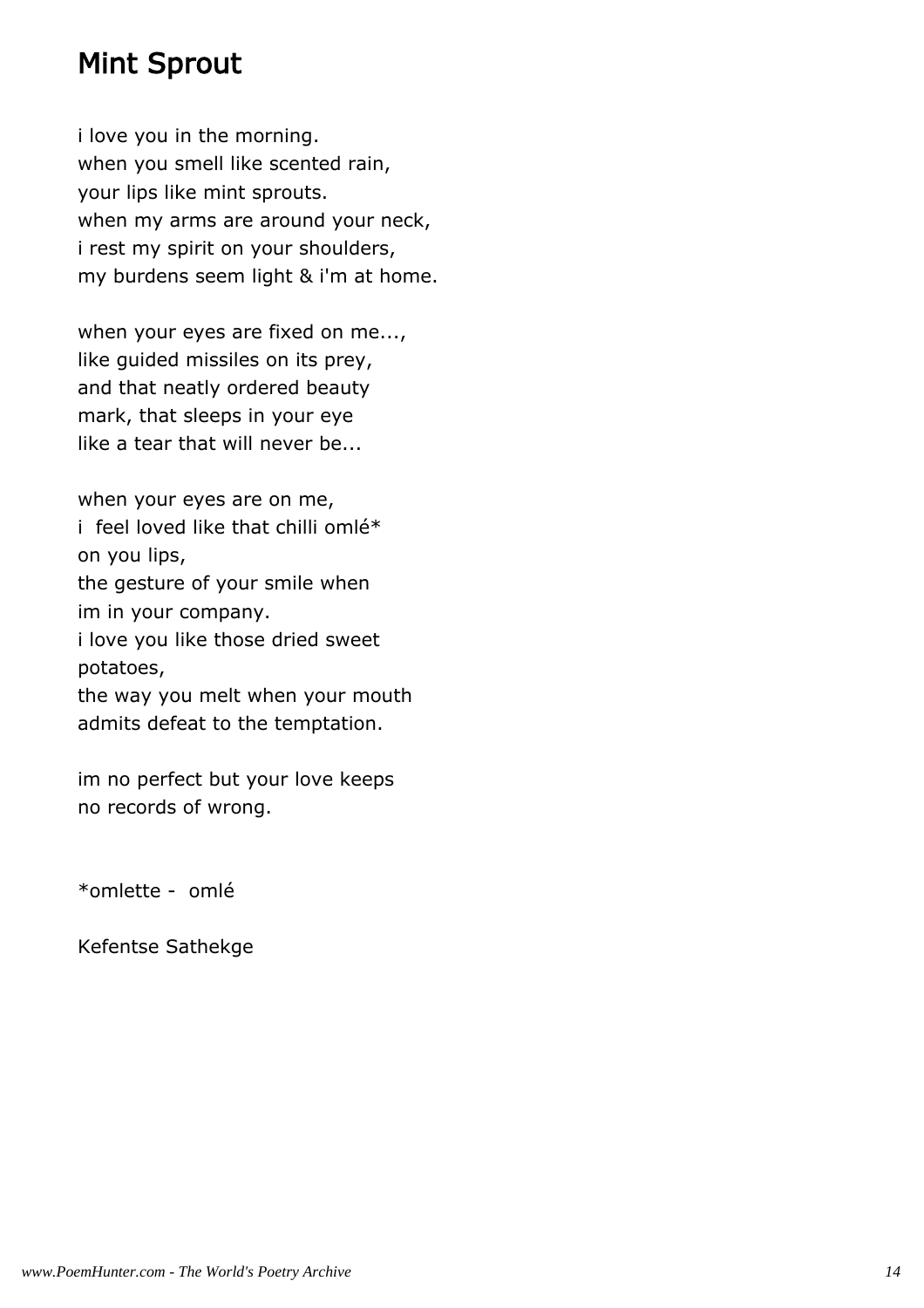# Oh! What An Impediment.

Prior to her womb being invaded Thoughts of him penetrated, breaking in like a common thief And she conceived him in mind And in spirit

Her lips inflamed As she was aroused from the deep within. Her vows, she still wore on her ring finger

As she let herself go, all foreign. All that is not native to her flesh, slipped off her. Her body stammered, Like a speech impediment.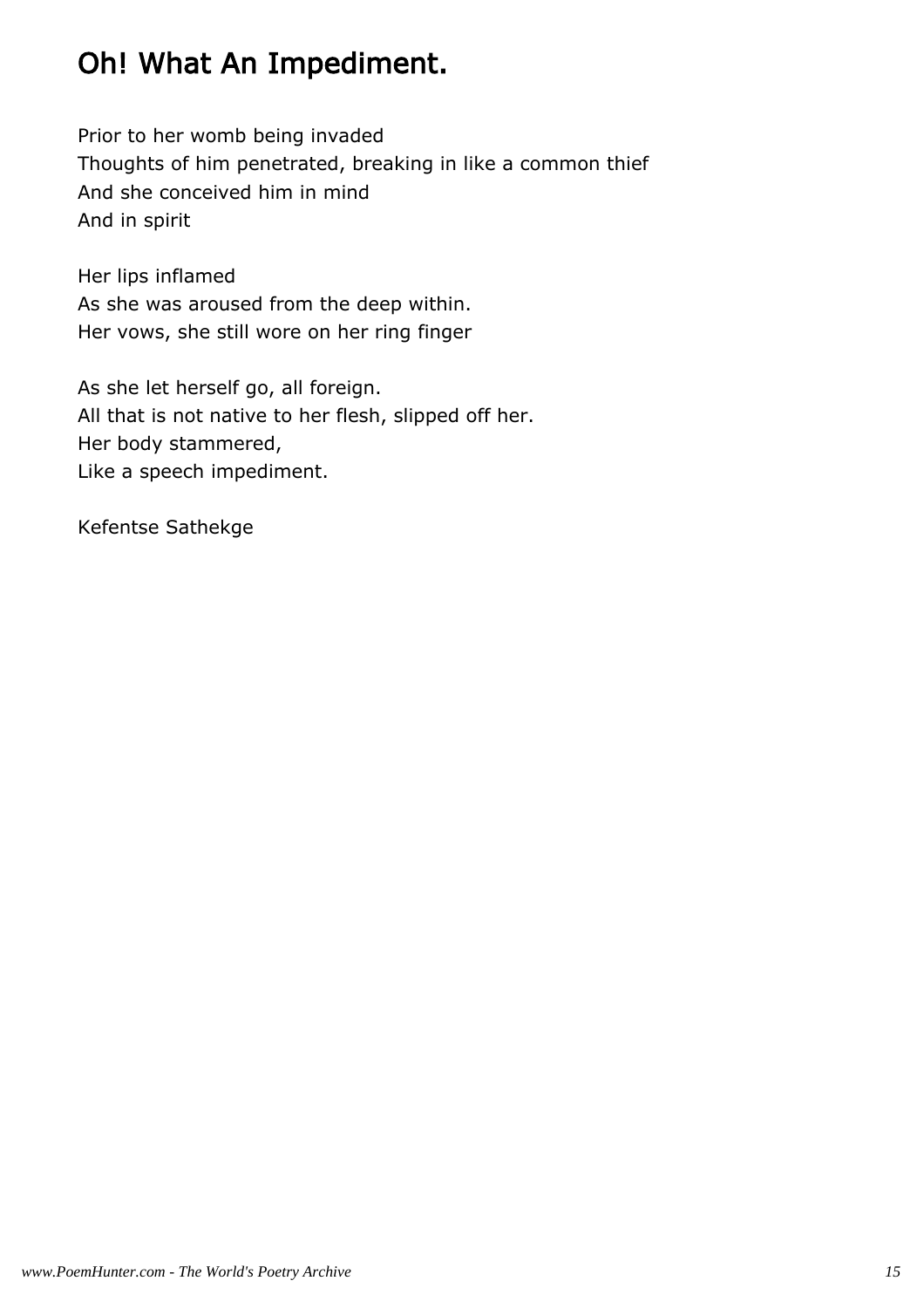# Out Of Hurting

Out of hurting, I had build Something that resembles the Berlin wall Now you are here… I have been reluctant And I continue to push you away I fight inside a civil war I do not know what love is.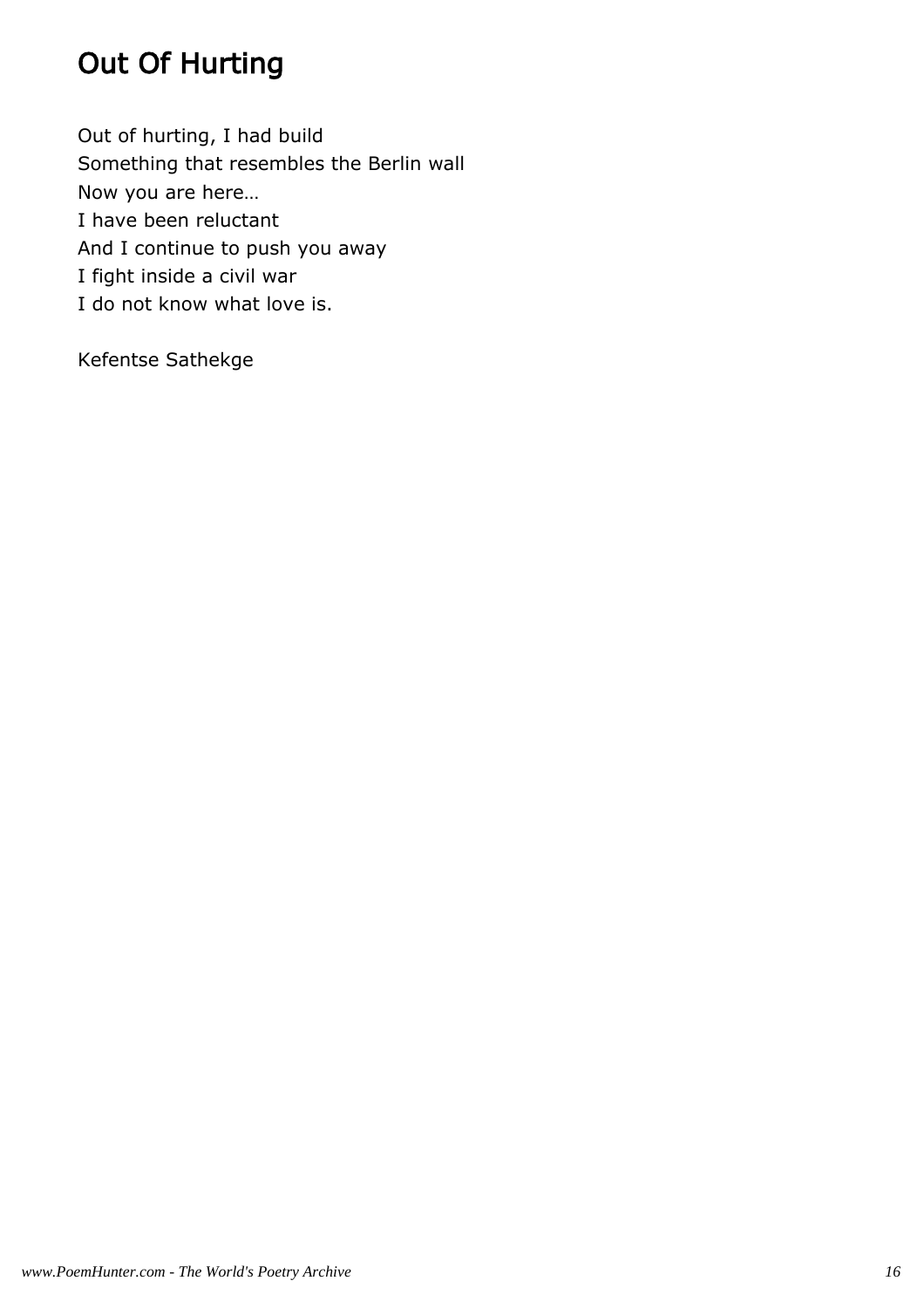# Tale Of Two Bulls

When one was away The other had his cow When he returned He killed the double agent The cow could not stand the indignity So it munched on poison ivy.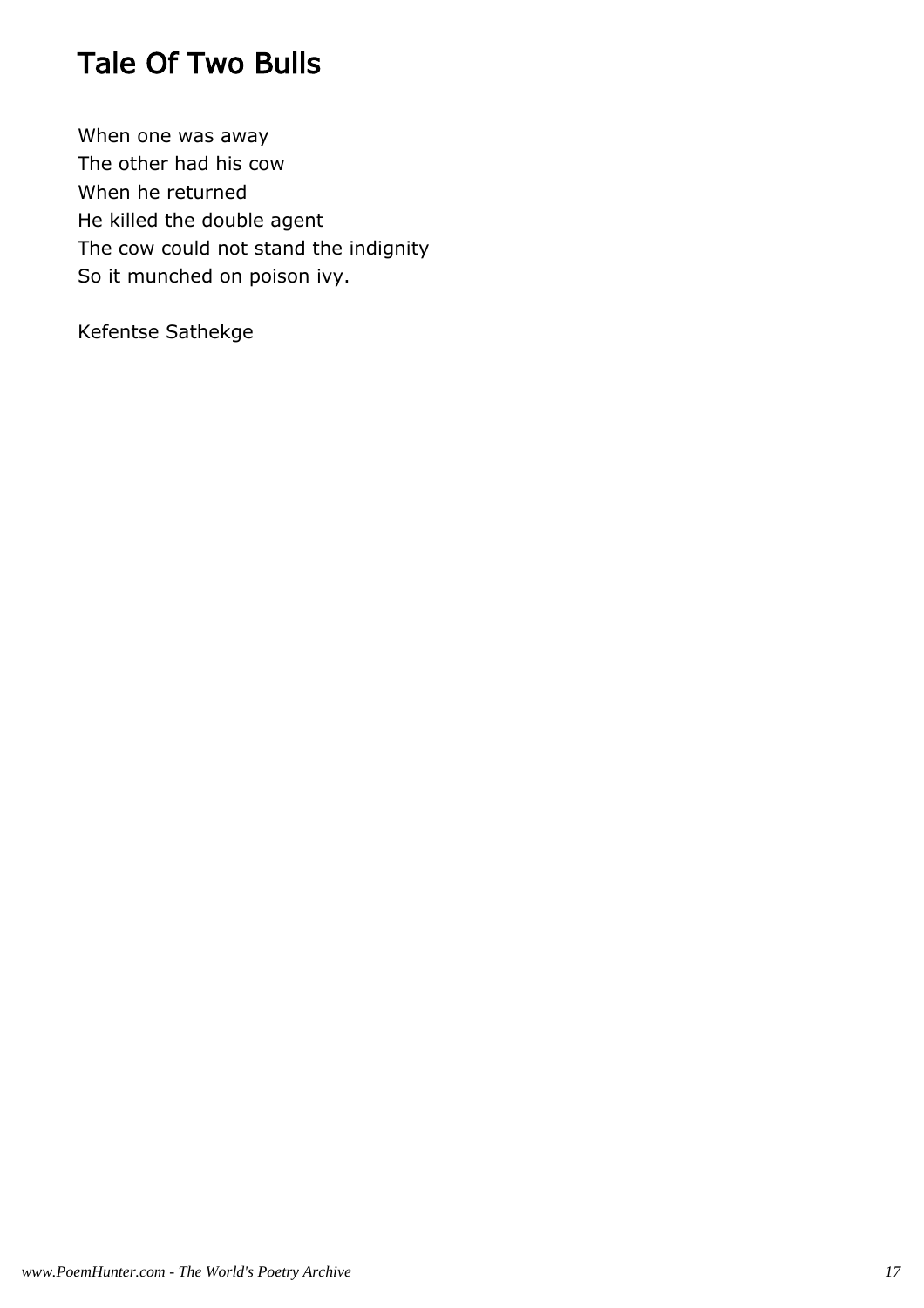# The Hour I First Believed.

The rooibos tea bag you always Leave in the tea cup How it would drive me to the wall If dirty dishes could kill I would have been the first on the list I thank you.

For I had to learn to love all these About you. The hour I first believed That I could love Was the hour I accepted Your little mishaps.

The rooibos tea bag. The dirty dishes If dirty dishes where a deadly cancer, I would not be spared to see Another day.

The little things that mounted Into a hill, thank you. The unhappiness you had, The joy you did not have The freedom you craved.

I pray you find them. You say we can still be friends. I say you took that when you ceased Loving me.

The hour I first loved you Was the hour I accepted That I could actually love you.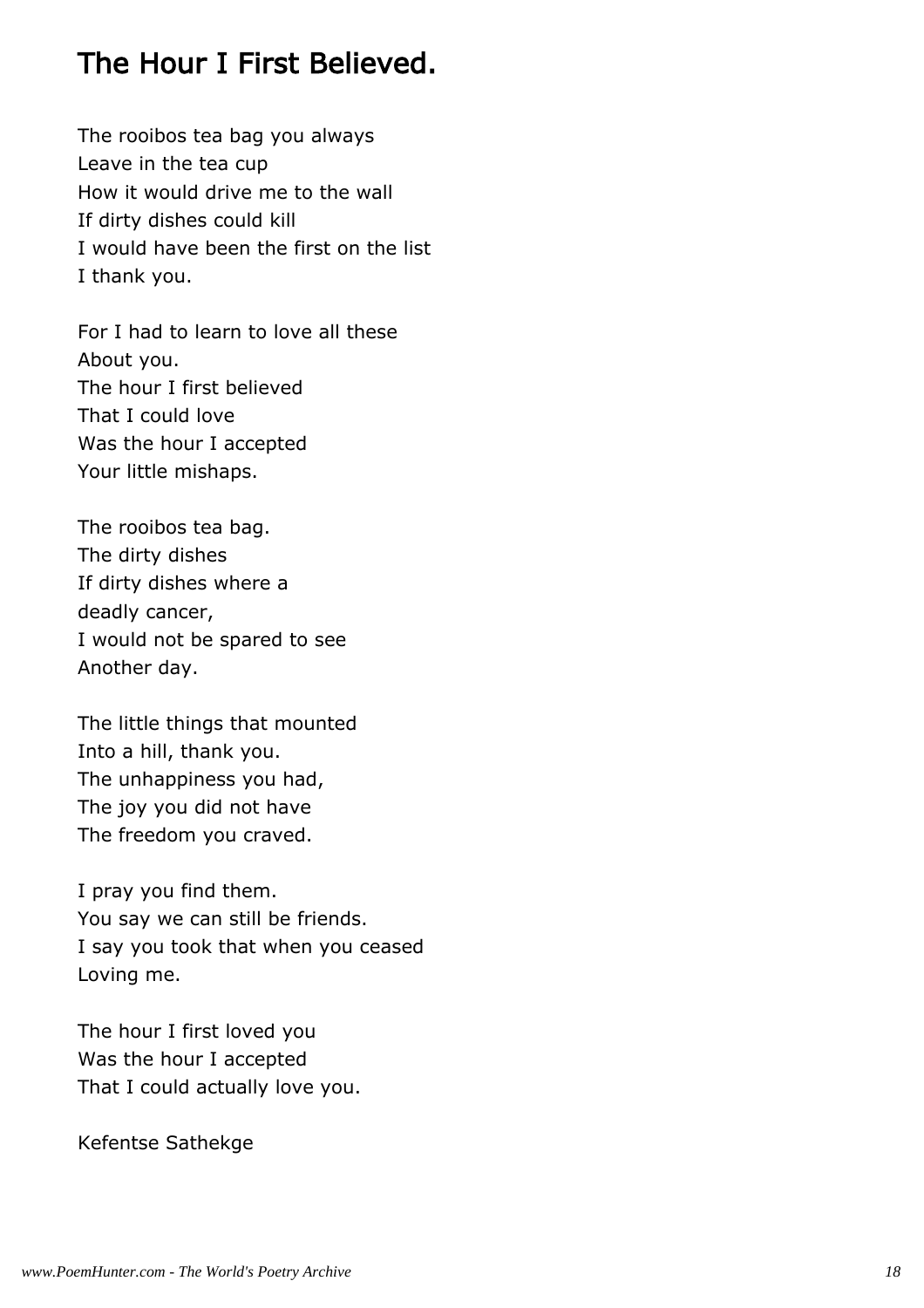### The Night We Had Sweet Potatoes.

The night was quite. Calm was in the air. I remember I rushed home. I had to prepare. The mint sauce. The delight in my heart. You cannot compare. How they just played. Melodies in my mouth.

I remember your green couch How I laid there. With a belly like a whale. The past midnight chats. You would wake me up. How I would glow. Like a fire bug. I still have a little taste Left in my mouth Of the last sweet potatoes We shared. The night we shared sweet potatoes Will forever be my most cherished.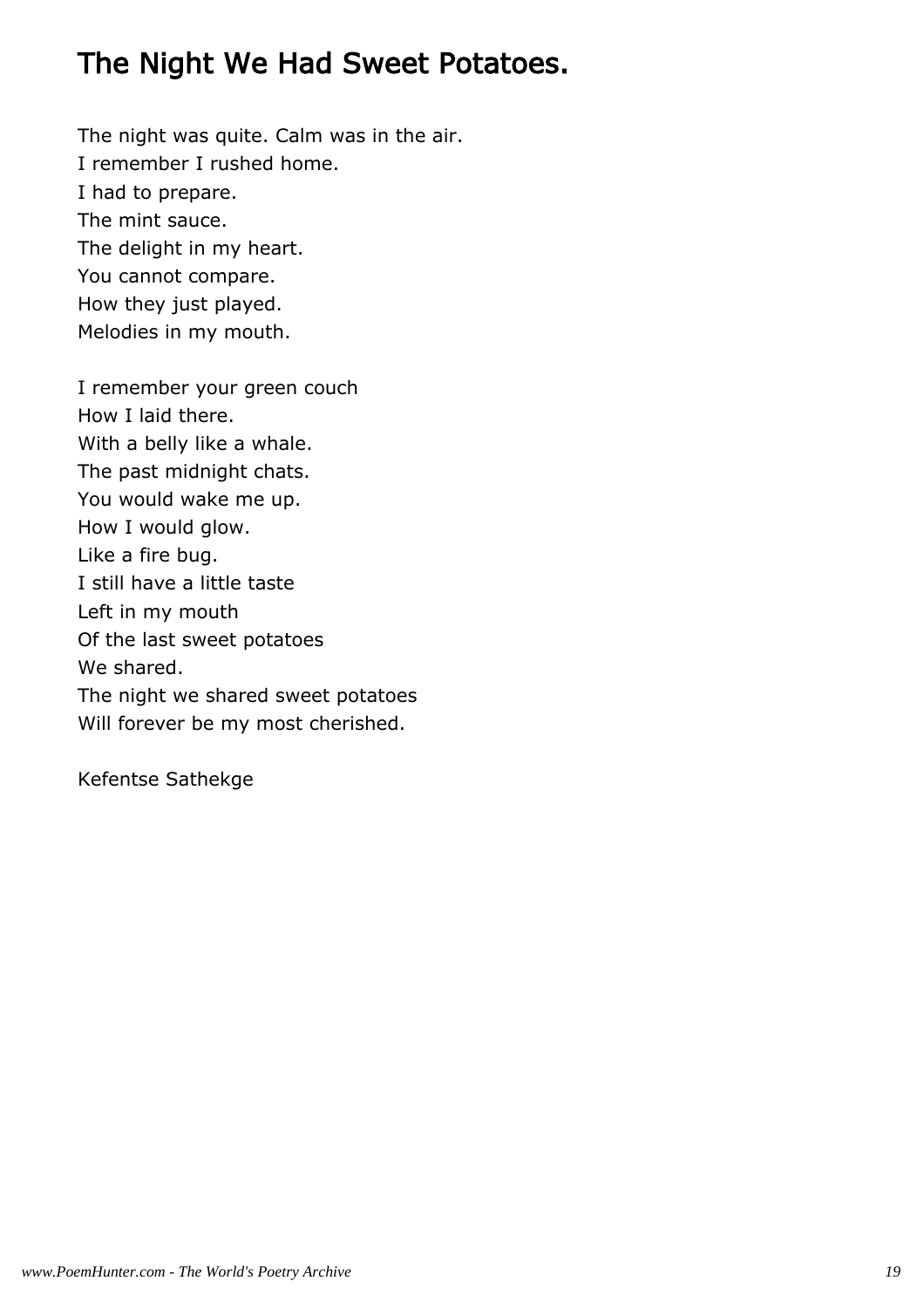# The Way

Daily I seek you Like the clothes I wear Unfold my wings I have been docile too long

I soar high with the eagles Though sometimes I feed with the chickens, My manners and pride I do not seek to sacrifice For my destiny lies Beyond the skies.

I seek to pray to be refilled As I am empty as an echo My spirit low like The soles of my shoes Lord I cry, refill me.

Spread them lord, let me Be restored To skies above, where I belong, my spirit Renewed like The wings of an eagle.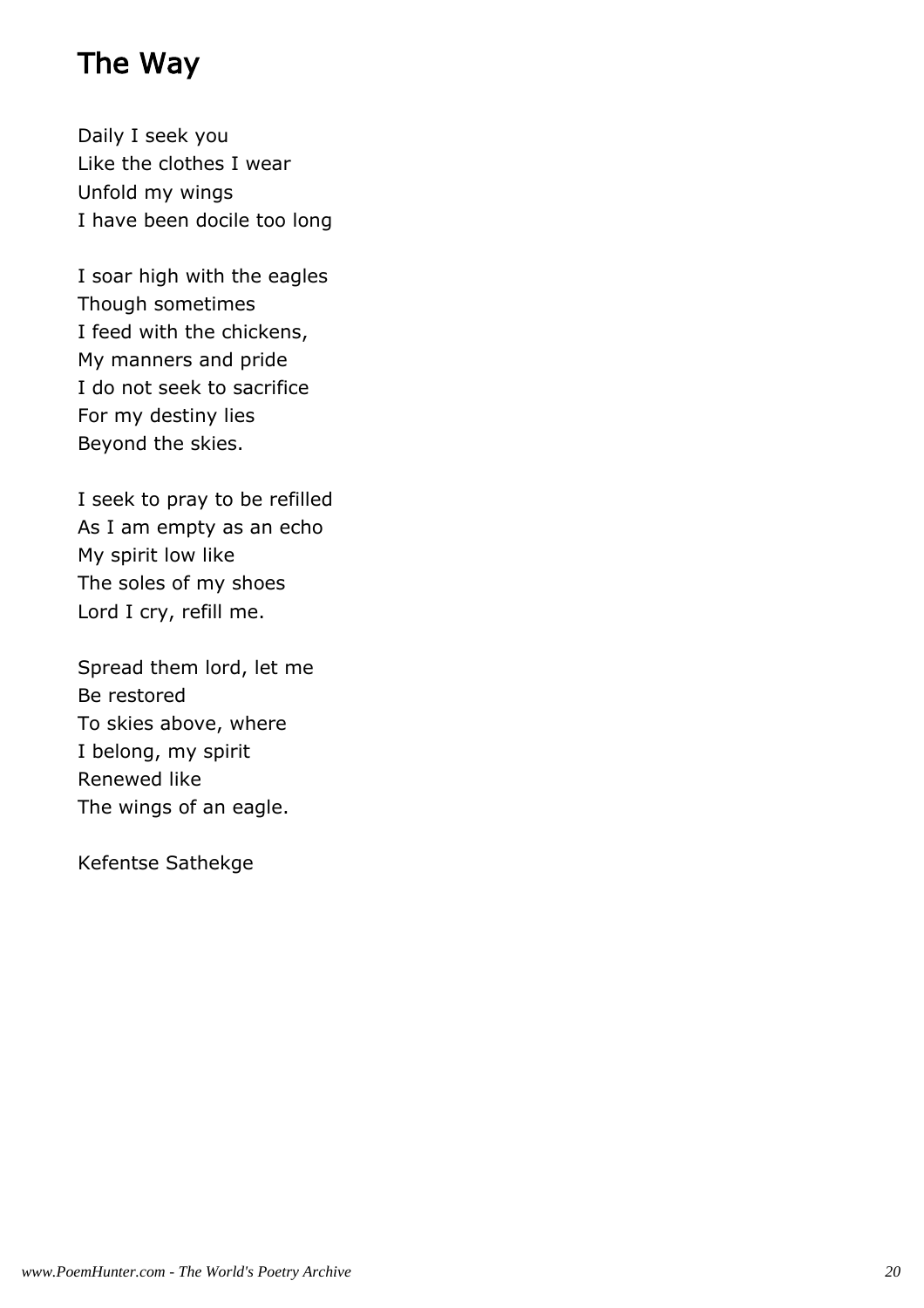## You Shall Know Me

You shall know me...

Beyond wedding vows... The sealing kiss.

After our garments & gowns... Beyond our rings.

Beyond our pastor's word... And after blessings pass his lips.

Beyond our virgin sheets.... Sweat, bodies, invigorating heat.

You shall know me.....